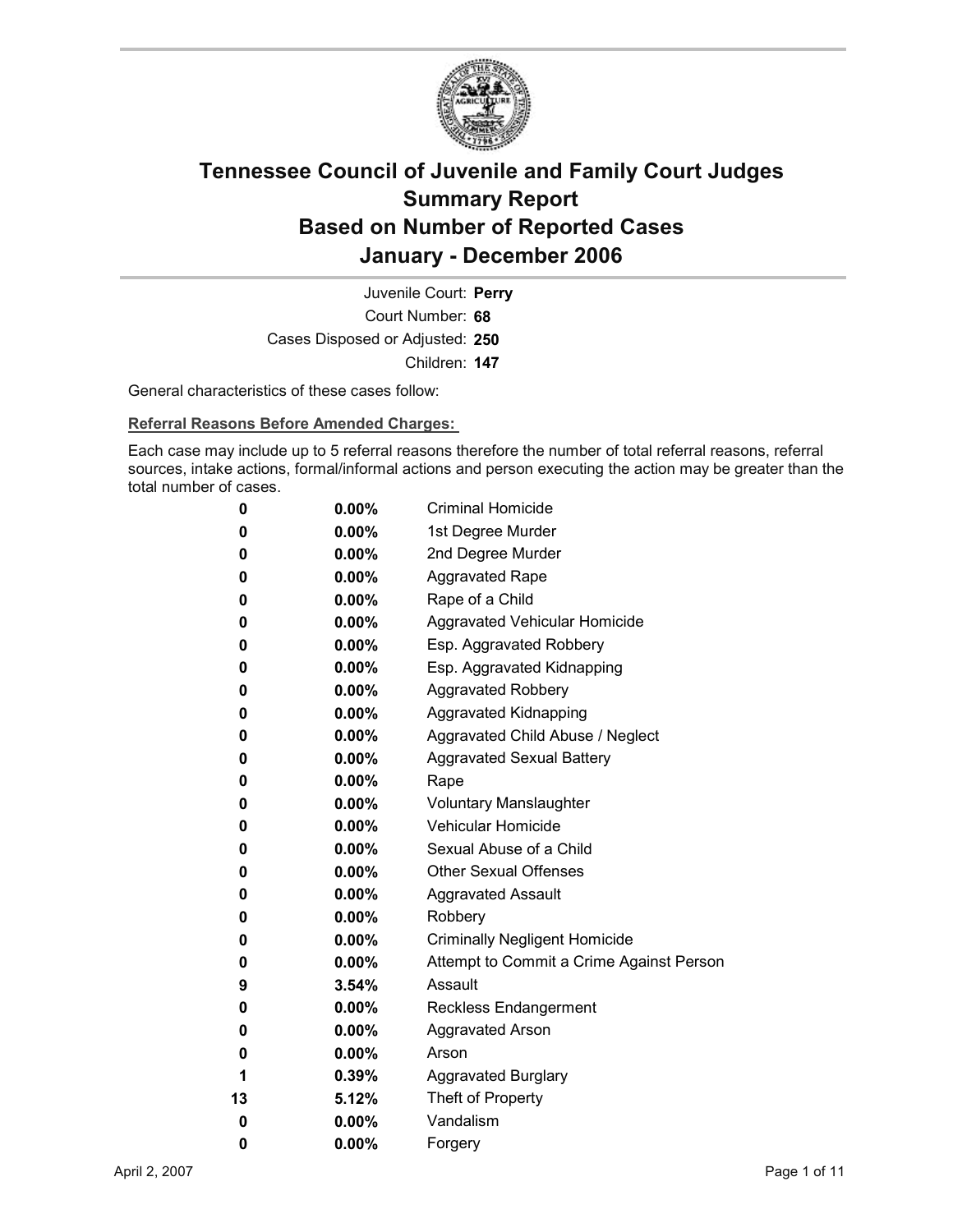

Court Number: **68** Juvenile Court: **Perry** Cases Disposed or Adjusted: **250** Children: **147**

### **Referral Reasons Before Amended Charges:**

Each case may include up to 5 referral reasons therefore the number of total referral reasons, referral sources, intake actions, formal/informal actions and person executing the action may be greater than the total number of cases.

| 2  | 0.79%    | <b>Worthless Checks</b>                                     |
|----|----------|-------------------------------------------------------------|
| 0  | $0.00\%$ | Illegal Possession / Fraudulent Use of Credit / Debit Cards |
| 3  | 1.18%    | <b>Burglary</b>                                             |
| 0  | $0.00\%$ | Unauthorized Use of a Vehicle                               |
| 0  | $0.00\%$ | <b>Cruelty to Animals</b>                                   |
| 0  | $0.00\%$ | Sale of Controlled Substances                               |
| 0  | $0.00\%$ | <b>Other Drug Offenses</b>                                  |
| 1  | 0.39%    | Possession of Controlled Substances                         |
| 0  | $0.00\%$ | <b>Criminal Attempt</b>                                     |
| 0  | $0.00\%$ | Carrying Weapons on School Property                         |
| 0  | $0.00\%$ | Unlawful Carrying / Possession of a Weapon                  |
| 0  | $0.00\%$ | <b>Evading Arrest</b>                                       |
| 3  | 1.18%    | Escape                                                      |
| 1  | 0.39%    | Driving Under Influence (DUI)                               |
| 0  | $0.00\%$ | Possession / Consumption of Alcohol                         |
| 0  | $0.00\%$ | Resisting Stop, Frisk, Halt, Arrest or Search               |
| 0  | $0.00\%$ | <b>Aggravated Criminal Trespass</b>                         |
| 0  | $0.00\%$ | Harassment                                                  |
| 2  | 0.79%    | Failure to Appear                                           |
| 0  | $0.00\%$ | Filing a False Police Report                                |
| 1  | 0.39%    | Criminal Impersonation                                      |
| 4  | 1.57%    | <b>Disorderly Conduct</b>                                   |
| 0  | $0.00\%$ | <b>Criminal Trespass</b>                                    |
| 0  | $0.00\%$ | <b>Public Intoxication</b>                                  |
| 0  | $0.00\%$ | Gambling                                                    |
| 28 | 11.02%   | <b>Traffic</b>                                              |
| 0  | $0.00\%$ | <b>Local Ordinances</b>                                     |
| 1  | 0.39%    | Violation of Wildlife Regulations                           |
| 5  | 1.97%    | Contempt of Court                                           |
| 0  | $0.00\%$ | <b>Violation of Probation</b>                               |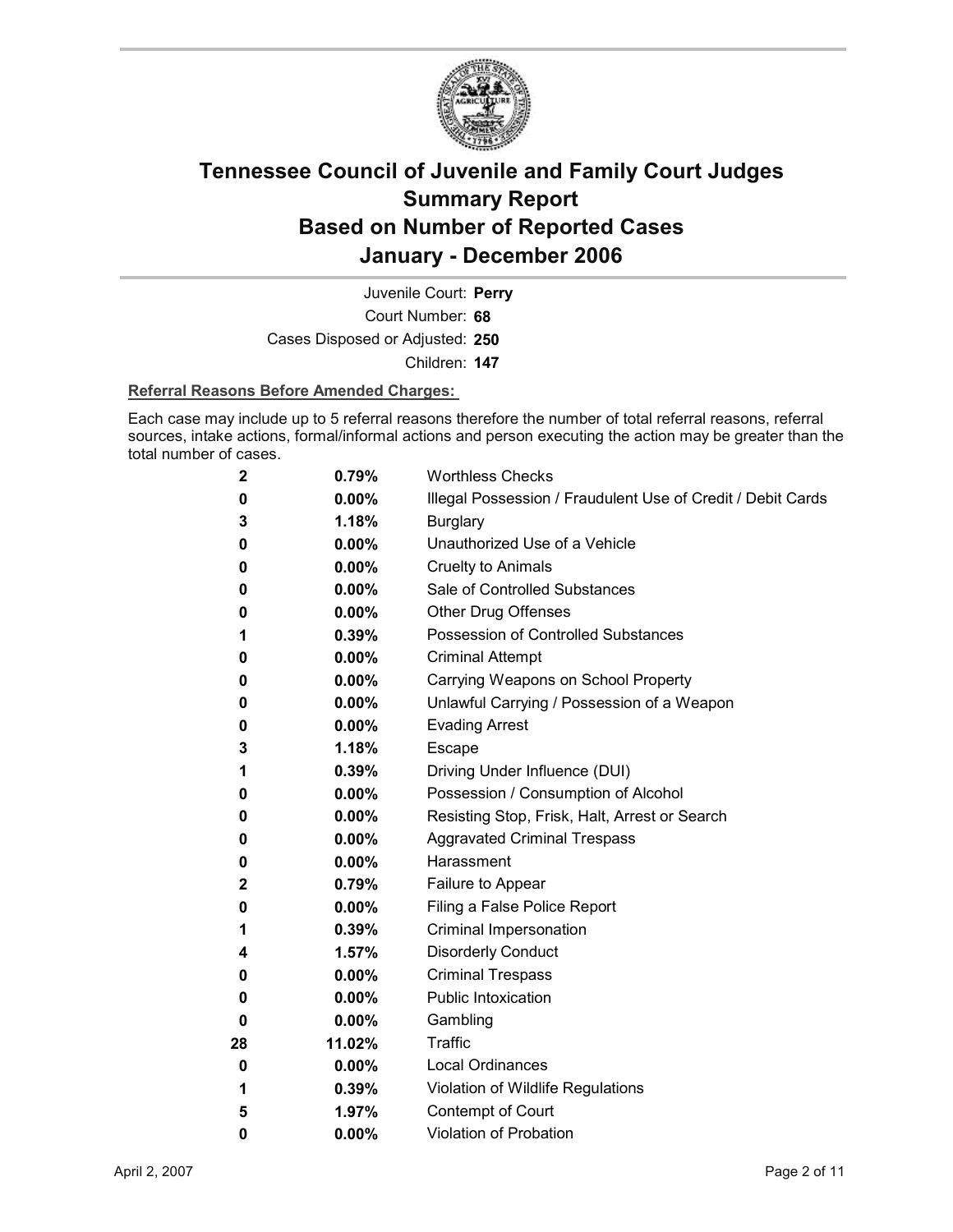

Court Number: **68** Juvenile Court: **Perry** Cases Disposed or Adjusted: **250** Children: **147**

### **Referral Reasons Before Amended Charges:**

Each case may include up to 5 referral reasons therefore the number of total referral reasons, referral sources, intake actions, formal/informal actions and person executing the action may be greater than the total number of cases.

| 254              | 100.00%        | <b>Total Referrals</b>                |
|------------------|----------------|---------------------------------------|
| 34               | 13.39%         | Other                                 |
| 0                | $0.00\%$       | <b>Consent to Marry</b>               |
| 0                | $0.00\%$       | <b>Request for Medical Treatment</b>  |
| 65               | 25.59%         | Child Support                         |
| 1                | 0.39%          | Paternity / Legitimation              |
| 13               | 5.12%          | Visitation                            |
| 32               | 12.60%         | Custody                               |
| 15               | 5.91%          | <b>Foster Care Review</b>             |
| $\bf{0}$         | 0.00%          | <b>Administrative Review</b>          |
| 1                | 0.39%          | <b>Judicial Review</b>                |
| 0                | 0.00%          | Violation of Informal Adjustment      |
| 0                | 0.00%          | Violation of Pretrial Diversion       |
| 0                | 0.00%          | <b>Termination of Parental Rights</b> |
| 4                | 1.57%          | Dependency / Neglect                  |
| 0                | $0.00\%$       | <b>Physically Abused Child</b>        |
| 0                | 0.00%          | Sexually Abused Child                 |
| 0                | 0.00%          | <b>Violation of Curfew</b>            |
| 0                | 0.00%          | Violation of a Valid Court Order      |
| 7                | 2.76%          | Possession of Tobacco Products        |
| 0                | $0.00\%$       | Out-of-State Runaway                  |
| 0                | $0.00\%$       | In-State Runaway                      |
| 6<br>$\mathbf 2$ | 2.36%<br>0.79% | <b>Unruly Behavior</b><br>Truancy     |
|                  |                |                                       |
| 0                | 0.00%          | <b>Violation of Aftercare</b>         |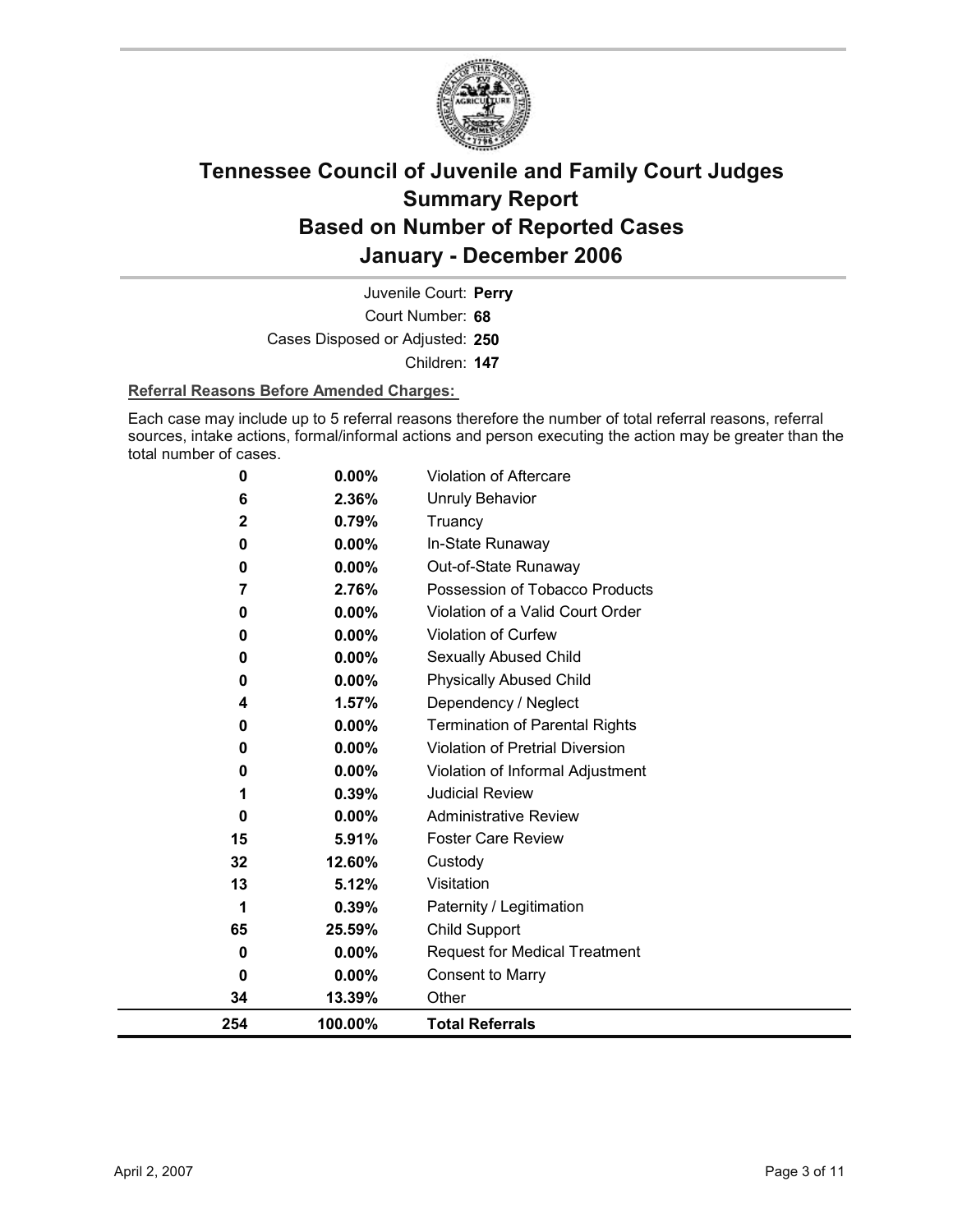

| Juvenile Court: Perry |                                 |                                   |  |  |
|-----------------------|---------------------------------|-----------------------------------|--|--|
| Court Number: 68      |                                 |                                   |  |  |
|                       | Cases Disposed or Adjusted: 250 |                                   |  |  |
|                       |                                 | Children: 147                     |  |  |
| Referral Sources: 1   |                                 |                                   |  |  |
| 58                    | 22.83%                          | Law Enforcement                   |  |  |
| 5                     | 1.97%                           | Parents                           |  |  |
| 1                     | 0.39%                           | Relatives                         |  |  |
| 0                     | 0.00%                           | Self                              |  |  |
| 20                    | 7.87%                           | School                            |  |  |
| $\mathbf 0$           | 0.00%                           | <b>CSA</b>                        |  |  |
| 150                   | 59.06%                          | <b>DCS</b>                        |  |  |
| 3                     | 1.18%                           | Other State Department            |  |  |
| 0                     | 0.00%                           | <b>District Attorney's Office</b> |  |  |
| 6                     | 2.36%                           | <b>Court Staff</b>                |  |  |
| 0                     | 0.00%                           | Social Agency                     |  |  |
| 0                     | 0.00%                           | <b>Other Court</b>                |  |  |
| 6                     | 2.36%                           | Victim                            |  |  |
| $\mathbf{2}$          | 0.79%                           | Child & Parent                    |  |  |
| 0                     | 0.00%                           | Hospital                          |  |  |
| 0                     | 0.00%                           | Unknown                           |  |  |
| 3                     | 1.18%                           | Other                             |  |  |
| 254                   | 100.00%                         | <b>Total Referral Sources</b>     |  |  |

### **Age of Child at Referral: 2**

| 147 | 100.00%  | <b>Total Child Count</b> |
|-----|----------|--------------------------|
| 0   | $0.00\%$ | Unknown / Not Reported   |
| 7   | 4.76%    | Ages 19 and Over         |
| 37  | 25.17%   | Ages 17 through 18       |
| 28  | 19.05%   | Ages 15 through 16       |
| 20  | 13.61%   | Ages 13 through 14       |
| 7   | 4.76%    | Ages 11 through 12       |
| 48  | 32.65%   | Ages 10 and Under        |
|     |          |                          |

 $1$  If different than number of Referral Reasons (254), verify accuracy of your court's data.

<sup>2</sup> One child could be counted in multiple categories, verify accuracy of your court's data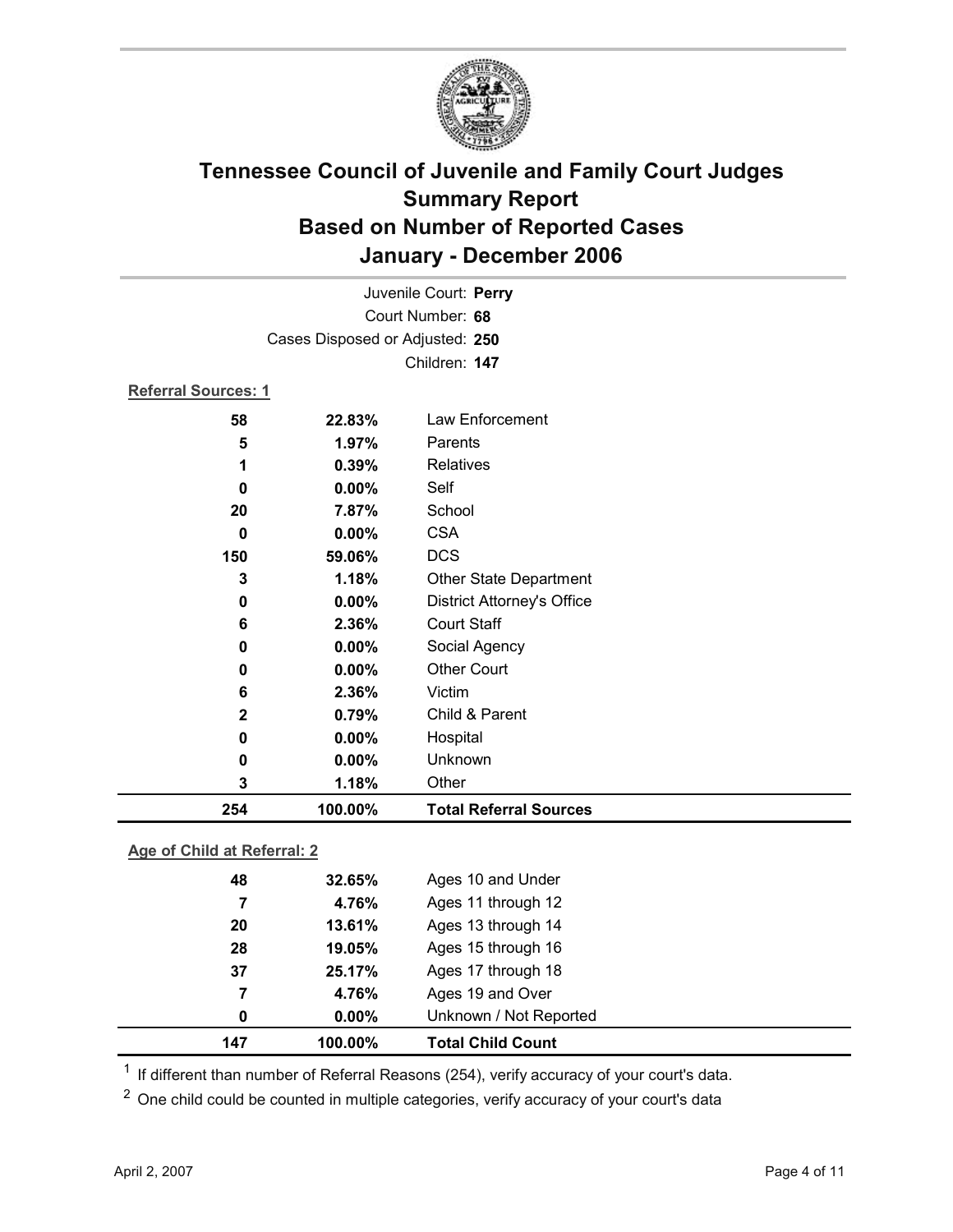

| Juvenile Court: Perry                   |                                 |                          |  |  |
|-----------------------------------------|---------------------------------|--------------------------|--|--|
|                                         | Court Number: 68                |                          |  |  |
|                                         | Cases Disposed or Adjusted: 250 |                          |  |  |
|                                         |                                 | Children: 147            |  |  |
| Sex of Child: 1                         |                                 |                          |  |  |
| 86                                      | 58.50%                          | Male                     |  |  |
| 61                                      | 41.50%                          | Female                   |  |  |
| $\mathbf 0$                             | 0.00%                           | Unknown                  |  |  |
| 147                                     | 100.00%                         | <b>Total Child Count</b> |  |  |
| Race of Child: 1                        |                                 |                          |  |  |
| 135                                     | 91.84%                          | White                    |  |  |
| 11                                      | 7.48%                           | African American         |  |  |
| 1                                       | 0.68%                           | Native American          |  |  |
| $\mathbf 0$                             | 0.00%                           | Asian                    |  |  |
| $\mathbf 0$                             | 0.00%                           | Mixed                    |  |  |
| $\mathbf 0$                             | 0.00%                           | Unknown                  |  |  |
| 147                                     | 100.00%                         | <b>Total Child Count</b> |  |  |
| <b>Hispanic Origin: 1</b>               |                                 |                          |  |  |
| $\mathbf 0$                             | 0.00%                           | Yes                      |  |  |
| 146                                     | 99.32%                          | No                       |  |  |
| 1                                       | 0.68%                           | Unknown                  |  |  |
| 147                                     | 100.00%                         | <b>Total Child Count</b> |  |  |
| <b>School Enrollment of Children: 1</b> |                                 |                          |  |  |
| 21                                      | 14.29%                          | Yes                      |  |  |
| 9                                       | 6.12%                           | <b>No</b>                |  |  |
| 117                                     | 79.59%                          | Unknown                  |  |  |
| 147                                     | 100.00%                         | <b>Total Child Count</b> |  |  |

 $1$  One child could be counted in multiple categories, verify accuracy of your court's data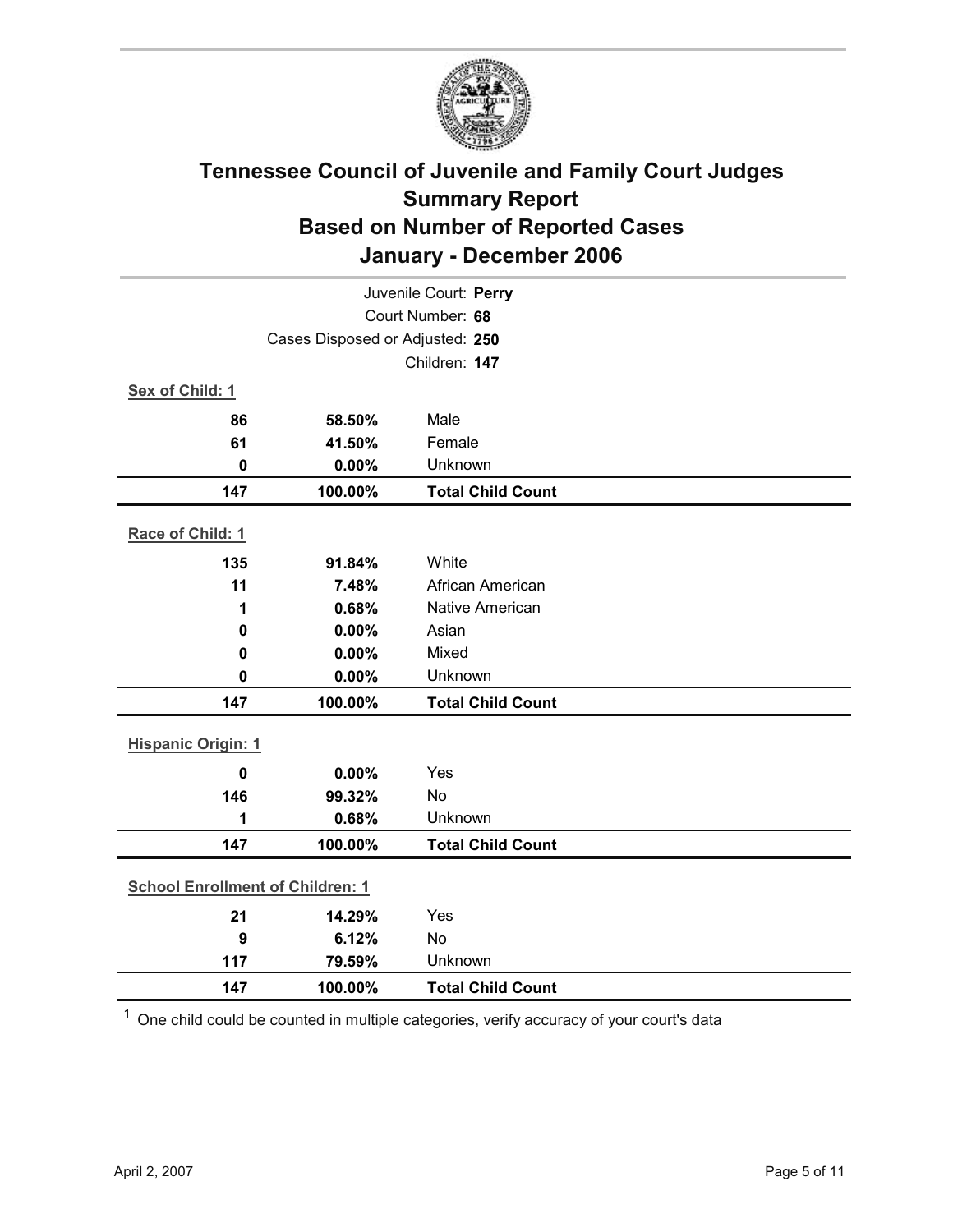

Court Number: **68** Juvenile Court: **Perry** Cases Disposed or Adjusted: **250** Children: **147**

**Living Arrangement of Child at Time of Referral: 1**

| 147 | 100.00%   | <b>Total Child Count</b>     |
|-----|-----------|------------------------------|
| 4   | 2.72%     | Other                        |
| 15  | 10.20%    | <b>Unknown</b>               |
| 0   | $0.00\%$  | Independent                  |
| 4   | 2.72%     | In an Institution            |
| 14  | 9.52%     | In a Residential Center      |
| 0   | $0.00\%$  | In a Group Home              |
| 11  | 7.48%     | With Foster Family           |
| 0   | $0.00\%$  | <b>With Adoptive Parents</b> |
| 18  | 12.24%    | <b>With Relatives</b>        |
| 12  | 8.16%     | <b>With Father</b>           |
| 47  | $31.97\%$ | <b>With Mother</b>           |
| 1   | 0.68%     | With Mother and Stepfather   |
| 0   | $0.00\%$  | With Father and Stepmother   |
| 21  | 14.29%    | With Both Biological Parents |
|     |           |                              |

### **Type of Detention: 2**

| 250         | 100.00%   | <b>Total Detention Count</b> |  |
|-------------|-----------|------------------------------|--|
| 98          | $39.20\%$ | Other                        |  |
| 133         | 53.20%    | Does Not Apply               |  |
| 3           | 1.20%     | <b>Unknown</b>               |  |
| 0           | $0.00\%$  | <b>Psychiatric Hospital</b>  |  |
| 0           | $0.00\%$  | Jail - No Separation         |  |
| $\mathbf 0$ | $0.00\%$  | Jail - Partial Separation    |  |
| 3           | 1.20%     | Jail - Complete Separation   |  |
| 10          | 4.00%     | Juvenile Detention Facility  |  |
| 3           | 1.20%     | Non-Secure Placement         |  |
|             |           |                              |  |

 $<sup>1</sup>$  One child could be counted in multiple categories, verify accuracy of your court's data</sup>

 $2$  If different than number of Cases (250) verify accuracy of your court's data.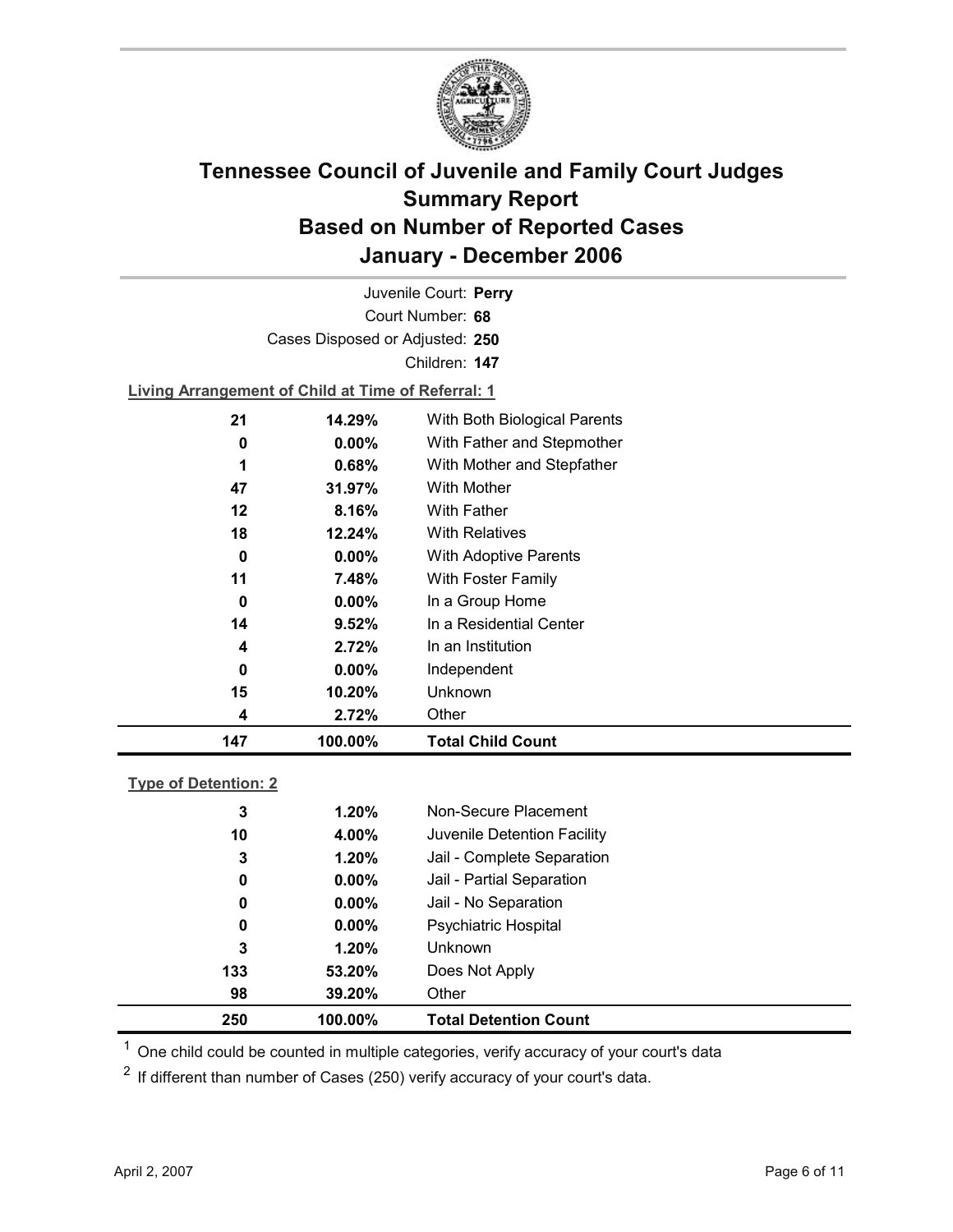

| Juvenile Court: Perry    |                                                    |                                            |  |  |
|--------------------------|----------------------------------------------------|--------------------------------------------|--|--|
| Court Number: 68         |                                                    |                                            |  |  |
|                          | Cases Disposed or Adjusted: 250                    |                                            |  |  |
|                          |                                                    | Children: 147                              |  |  |
|                          | <b>Placement After Secure Detention Hearing: 1</b> |                                            |  |  |
| 215                      | 86.00%                                             | Returned to Prior Living Arrangement       |  |  |
| 9                        | 3.60%                                              | Juvenile Detention Facility                |  |  |
| 3                        | 1.20%                                              | Jail                                       |  |  |
| 1                        | 0.40%                                              | Shelter / Group Home                       |  |  |
| 10                       | 4.00%                                              | <b>Foster Family Home</b>                  |  |  |
| $\bf{0}$                 | $0.00\%$                                           | <b>Psychiatric Hospital</b>                |  |  |
| 5                        | 2.00%                                              | Unknown / Not Reported                     |  |  |
| 2                        | 0.80%                                              | Does Not Apply                             |  |  |
| 5                        | 2.00%                                              | Other                                      |  |  |
|                          |                                                    |                                            |  |  |
| 250                      | 100.00%                                            | <b>Total Placement Count</b>               |  |  |
|                          |                                                    |                                            |  |  |
| <b>Intake Actions: 2</b> |                                                    |                                            |  |  |
| 211                      | 83.07%                                             | <b>Petition Filed</b>                      |  |  |
| 1                        | 0.39%                                              | <b>Motion Filed</b>                        |  |  |
| 37                       | 14.57%                                             | <b>Citation Processed</b>                  |  |  |
| $\mathbf{2}$             | 0.79%                                              | Notification of Paternity Processed        |  |  |
| 1                        | 0.39%                                              | Scheduling of Judicial Review              |  |  |
| 0                        | $0.00\%$                                           | <b>Scheduling of Administrative Review</b> |  |  |
| 0                        | $0.00\%$                                           | Scheduling of Foster Care Review           |  |  |
| 0                        | 0.00%                                              | Unknown                                    |  |  |
| 0                        | 0.00%                                              | Does Not Apply                             |  |  |
| 2<br>254                 | 0.79%                                              | Other                                      |  |  |

 $1$  If different than number of Cases (250) verify accuracy of your court's data.

 $2$  If different than number of Referral Reasons (254), verify accuracy of your court's data.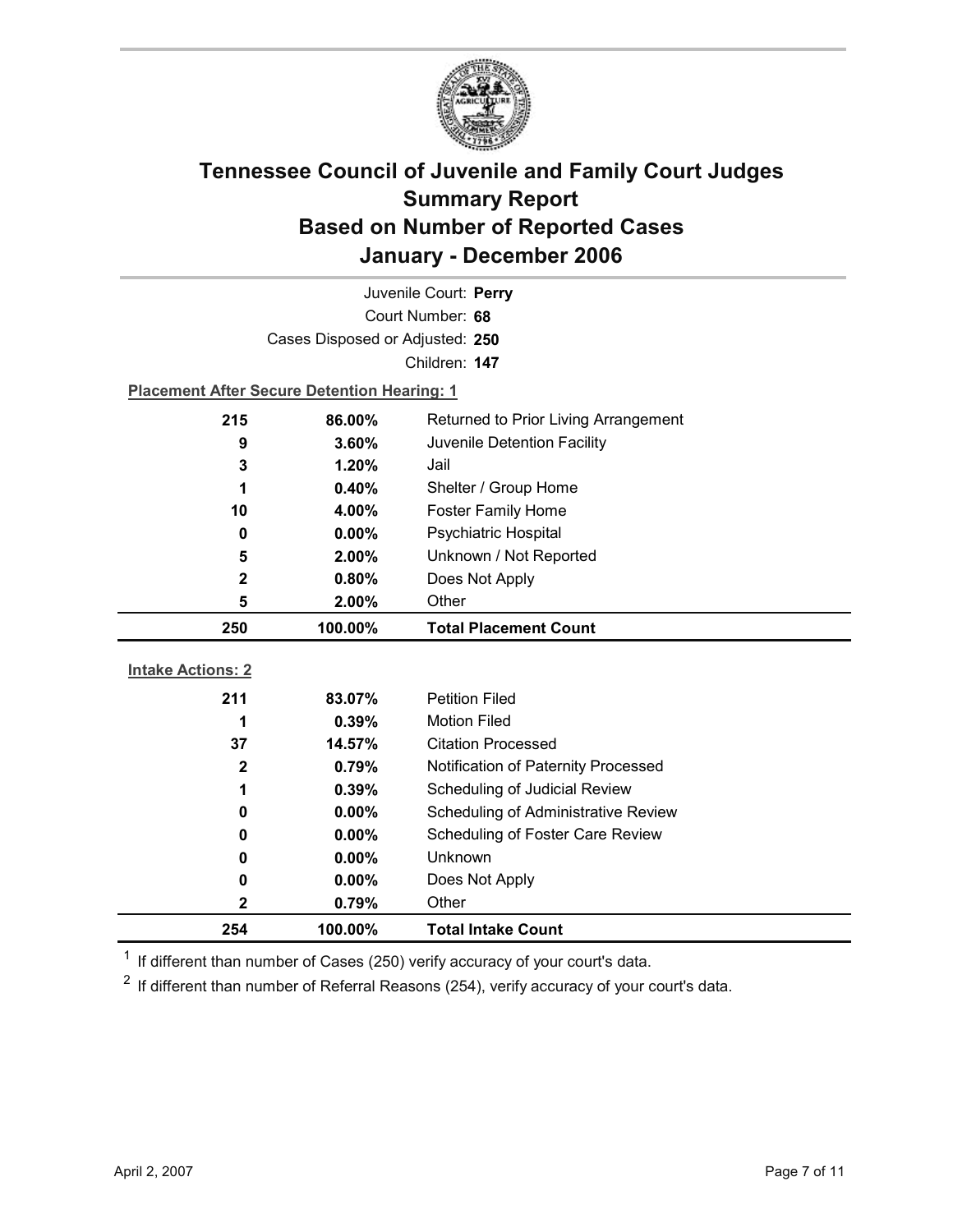

Court Number: **68** Juvenile Court: **Perry** Cases Disposed or Adjusted: **250** Children: **147**

### **Last Grade Completed by Child: 1**

| 3                                       | 2.04%   | Too Young for School     |
|-----------------------------------------|---------|--------------------------|
| 0                                       | 0.00%   | Preschool                |
| 0                                       | 0.00%   | Kindergarten             |
| 0                                       | 0.00%   | 1st Grade                |
| 0                                       | 0.00%   | 2nd Grade                |
| 0                                       | 0.00%   | 3rd Grade                |
| 0                                       | 0.00%   | 4th Grade                |
| 0                                       | 0.00%   | 5th Grade                |
| 0                                       | 0.00%   | 6th Grade                |
| 0                                       | 0.00%   | 7th Grade                |
| 0                                       | 0.00%   | 8th Grade                |
| 0                                       | 0.00%   | 9th Grade                |
| 0                                       | 0.00%   | 10th Grade               |
| 0                                       | 0.00%   | 11th Grade               |
| 0                                       | 0.00%   | 12th Grade               |
| 0                                       | 0.00%   | Non-Graded Special Ed    |
| 0                                       | 0.00%   | <b>GED</b>               |
| 0                                       | 0.00%   | Graduated                |
| 5                                       | 3.40%   | Never Attended School    |
| 139                                     | 94.56%  | Unknown                  |
| $\pmb{0}$                               | 0.00%   | Other                    |
| 147                                     | 100.00% | <b>Total Child Count</b> |
| <b>Enrolled in Special Education: 1</b> |         |                          |
|                                         |         |                          |
| 4                                       | 2.72%   | Yes                      |
| 10                                      | 6.80%   | No                       |

 $1$  One child could be counted in multiple categories, verify accuracy of your court's data

**133 90.48%** Unknown

**147 100.00% Total Child Count**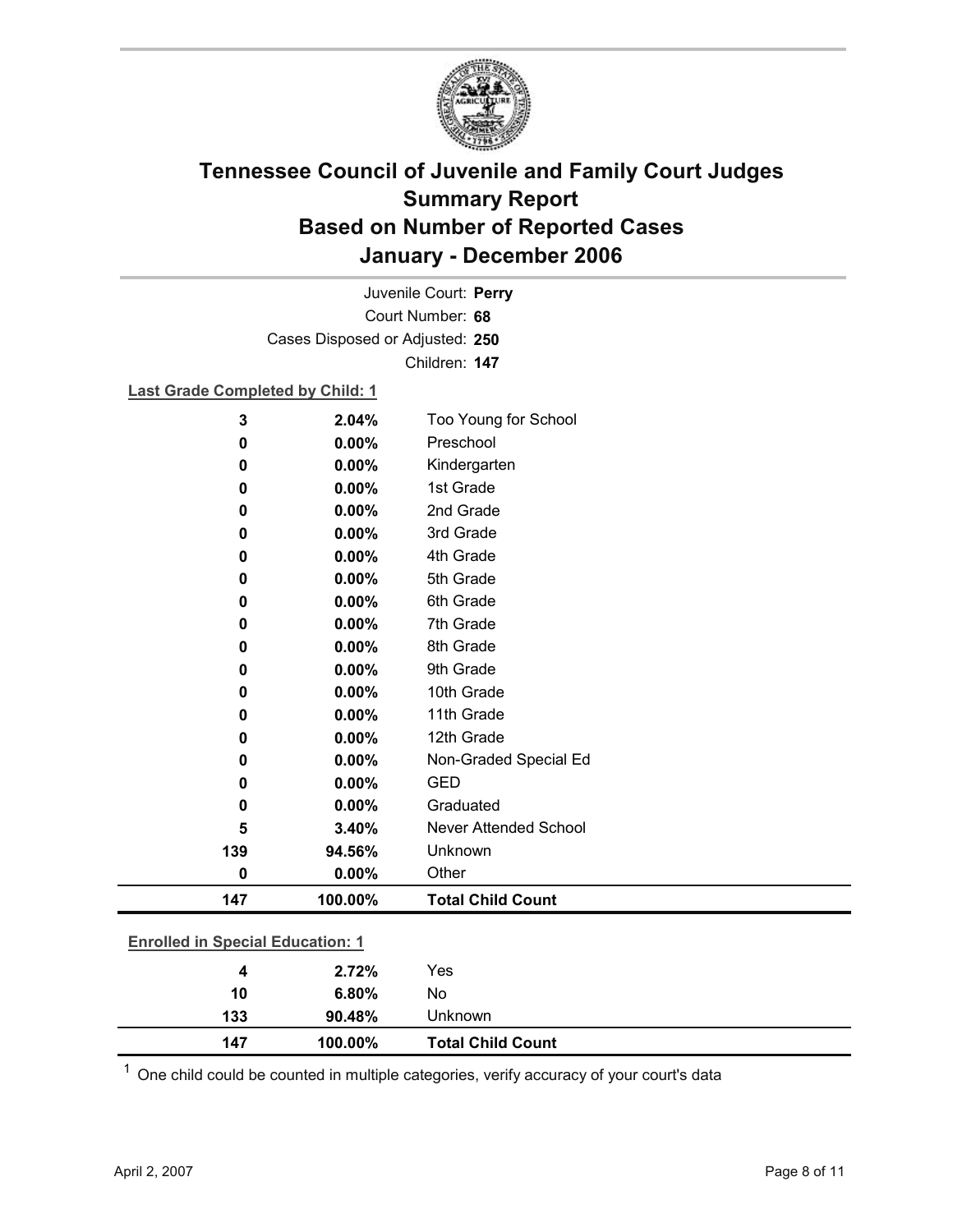

| Juvenile Court: Perry        |                                 |                           |  |  |  |
|------------------------------|---------------------------------|---------------------------|--|--|--|
|                              |                                 |                           |  |  |  |
|                              | Cases Disposed or Adjusted: 250 |                           |  |  |  |
|                              | Children: 147                   |                           |  |  |  |
| <b>Action Executed By: 1</b> |                                 |                           |  |  |  |
| 254                          | 100.00%                         | Judge                     |  |  |  |
| 0                            | $0.00\%$                        | Referee                   |  |  |  |
| 0                            | $0.00\%$                        | <b>YSO</b>                |  |  |  |
| 0                            | $0.00\%$                        | Other                     |  |  |  |
| 0                            | $0.00\%$                        | Unknown / Not Reported    |  |  |  |
| 254                          | 100.00%                         | <b>Total Action Count</b> |  |  |  |

### **Formal / Informal Actions: 1**

| 254 | 100.00%  | <b>Total Action Count</b>                      |
|-----|----------|------------------------------------------------|
| 0   | $0.00\%$ | Unknown / Not Reported                         |
| 93  | 36.61%   | Other                                          |
| 143 | 56.30%   | Case Held Open                                 |
| 14  | 5.51%    | <b>Review Concluded</b>                        |
| 3   | 1.18%    | <b>Special Proceeding</b>                      |
| 0   | $0.00\%$ | Charges Cleared by Transfer to Adult Court     |
| 0   | $0.00\%$ | <b>Transfer to Adult Court Hearing</b>         |
| 0   | $0.00\%$ | <b>Pretrial Diversion</b>                      |
| 1   | 0.39%    | Informal Adjustment                            |
| 0   | $0.00\%$ | <b>Complaint Substantiated Mentally III</b>    |
| 0   | $0.00\%$ | <b>Complaint Substantiated Abused</b>          |
| 0   | $0.00\%$ | Complaint Substantiated Dependent / Neglected  |
| 0   | $0.00\%$ | <b>Complaint Substantiated Status Offender</b> |
| 0   | $0.00\%$ | <b>Complaint Substantiated Delinquent</b>      |
| 0   | $0.00\%$ | Retired / Nolle Prosequi                       |
| 0   | $0.00\%$ | Dismissed                                      |
|     |          |                                                |

 $1$  If different than number of Referral Reasons (254), verify accuracy of your court's data.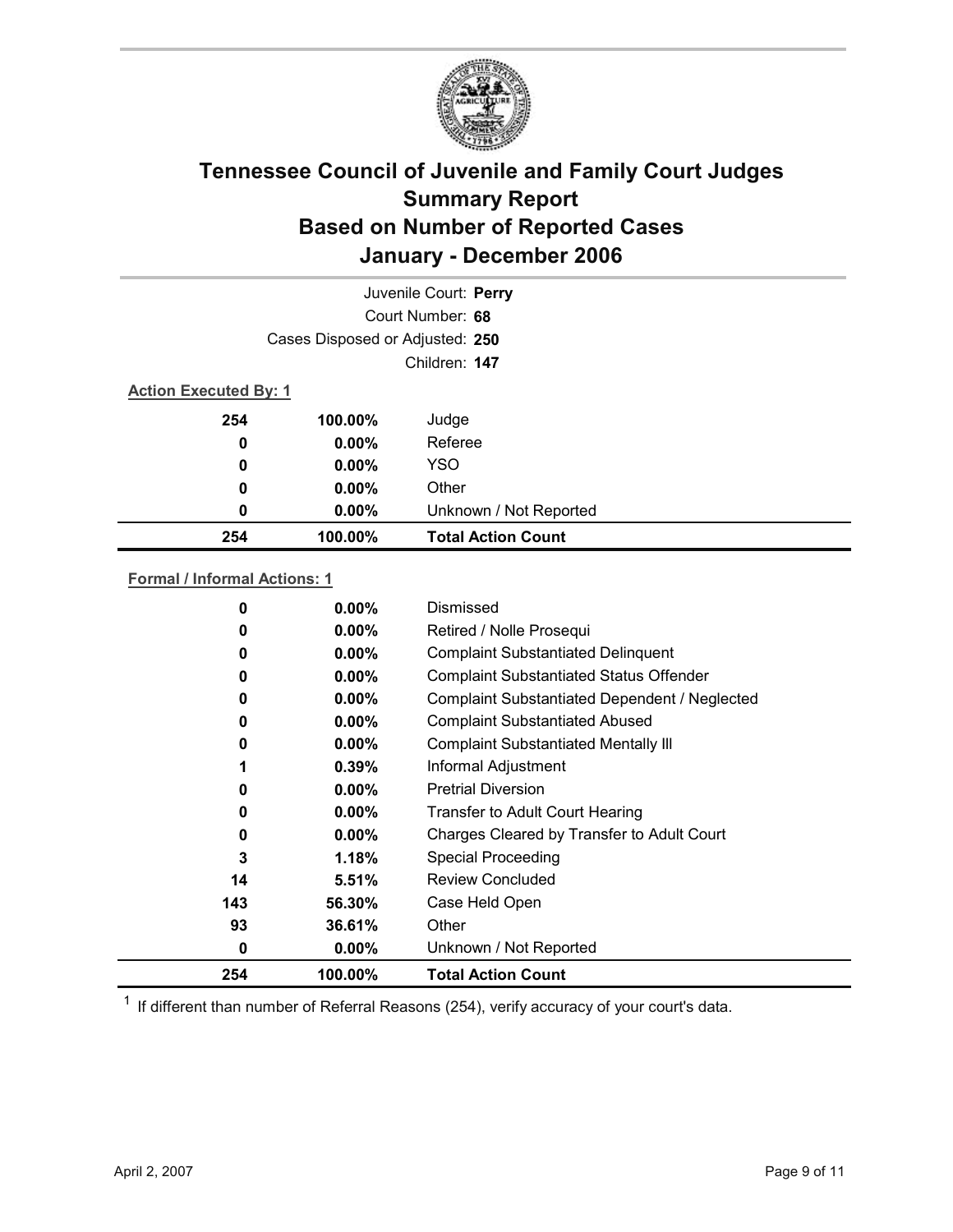

|                       |                                 | Juvenile Court: Perry                                 |  |
|-----------------------|---------------------------------|-------------------------------------------------------|--|
|                       |                                 | Court Number: 68                                      |  |
|                       | Cases Disposed or Adjusted: 250 |                                                       |  |
|                       |                                 | Children: 147                                         |  |
| <b>Case Outcomes:</b> |                                 | There can be multiple outcomes for one child or case. |  |
| $\mathbf{2}$          | 0.77%                           | Case Dismissed                                        |  |
| 1                     | $0.39\%$                        | Case Retired or Nolle Prosequi                        |  |
| 0                     | $0.00\%$                        | Warned / Counseled                                    |  |
| 11                    | 4.25%                           | Held Open For Review                                  |  |
| 0                     | $0.00\%$                        | Supervision / Probation to Juvenile Court             |  |
| 0                     | $0.00\%$                        | <b>Probation to Parents</b>                           |  |
| 1                     | 0.39%                           | Referral to Another Entity for Supervision / Service  |  |
| 0                     | $0.00\%$                        | Referred for Mental Health Counseling                 |  |
| 0                     | $0.00\%$                        | Referred for Alcohol and Drug Counseling              |  |
| 0                     | $0.00\%$                        | Referred to Alternative School                        |  |
| 0                     | $0.00\%$                        | Referred to Private Child Agency                      |  |
| 12                    | 4.63%                           | Referred to Defensive Driving School                  |  |
| $\mathbf{2}$          | 0.77%                           | Referred to Alcohol Safety School                     |  |
| 5                     | 1.93%                           | Referred to Juvenile Court Education-Based Program    |  |
| $\mathbf{2}$          | 0.77%                           | Driver's License Held Informally                      |  |
| 0                     | $0.00\%$                        | <b>Voluntary Placement with DMHMR</b>                 |  |
| 0                     | $0.00\%$                        | Private Mental Health Placement                       |  |
| 0                     | 0.00%                           | <b>Private MR Placement</b>                           |  |
| 0                     | $0.00\%$                        | Placement with City/County Agency/Facility            |  |
| 0                     | $0.00\%$                        | Placement with Relative / Other Individual            |  |
| 3                     | 1.16%                           | Fine                                                  |  |
| 17                    | 6.56%                           | <b>Public Service</b>                                 |  |
| 18                    | 6.95%                           | Restitution                                           |  |
| 0                     | $0.00\%$                        | Runaway Returned                                      |  |
| 0                     | $0.00\%$                        | No Contact Order                                      |  |
| U                     | 0.00%                           | Injunction Other than No Contact Order                |  |
| 0                     | 0.00%                           | <b>House Arrest</b>                                   |  |
| 0                     | $0.00\%$                        | <b>Court Defined Curfew</b>                           |  |
| $\mathbf{2}$          | 0.77%                           | Dismissed from Informal Adjustment                    |  |
| 0                     | $0.00\%$                        | <b>Dismissed from Pretrial Diversion</b>              |  |
| 1                     | 0.39%                           | Released from Probation                               |  |
| 0                     | $0.00\%$                        | <b>Transferred to Adult Court</b>                     |  |
| 0                     | $0.00\%$                        | <b>DMHMR Involuntary Commitment</b>                   |  |